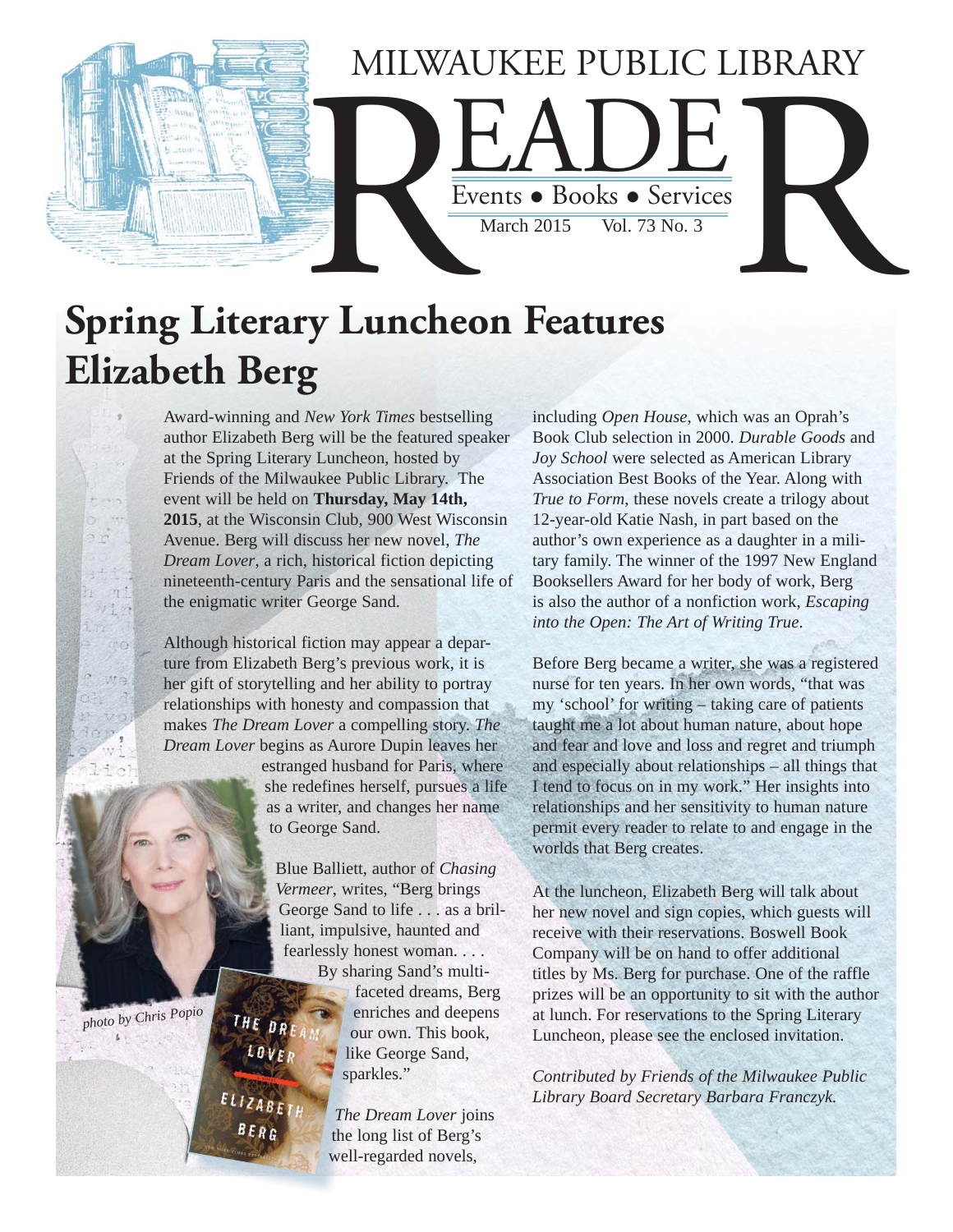# FROM THE





One of my favorite things about the new East Branch is the emphasis we were able to place on the work of not one, but three artists in developing the community art that graces our new building. The creative processes of art and literature complement each other, and I was

excited to be able to bring art into the public literary arena so beautifully.

Incorporating art into building design is the focus of the first program in this year's Richard E. and Lucile Krug Rare Books Room series. A school of art and design calling itself the Bauhaus (Building House) began in Germany after World War I. Its founder Walter Gropius wanted to bring together "a new guild of craftsmen" who would desire, conceive and create new forms. These forms and the ideas behind them would transform the look of the 20th century.

According to the Art Story Foundation's website, theartstory.org, *the motivations behind the creation of the Bauhaus lay in the 19th century, in anxieties about the soullessness of manufacturing and its products, and in fears about art's loss of purpose in society. Creativity and manufacturing were drifting apart, and the Bauhaus aimed to unite them once again, rejuvenating design for everyday life.*

Professor James Slauson returns to the Central Library on **Saturday, March 21 at 2 p.m.** to talk about the Bauhaus and present several original Bauhausbücher (Bauhaus books) that were published at the time and are currently housed in the Richard E. and Lucile Krug Rare Books Room. Prof. Slauson has taught Art and Design History and courses in the Humanities at the Milwaukee Institute of Art and Design for more than 20 years and is a popular lecturer at the Milwaukee Public Library.

Please join us for this fascinating look at the Bauhaus art movement and its influence on the 20th century.

# *The Bookworm* **Travels to a New Home at MSOE**



The Milwaukee Public Library Board of Trustees and the Milwaukee School of Engineering's (MSOE) Grohmann Museum negotiated a permanent loan of the libraryowned painting *The Bookworm* by German artist Carl Spitzweg.

Completed in 1850, *The Bookworm* became one of the most recognized and beloved paintings in Germany and beyond. It was donated to the library in 1972 by René Von Schleinitz.

The agreement enhances the public's access to the painting,

allowing it to be displayed in a dedicated Spitzweg gallery in the Grohmann Museum. Milwaukee Public Library card holders will be afforded free admission to the museum by presenting their card. The library's programs and services will benefit from the agreement through a one-time \$1 million gift to the library.

**Make plans to attend Gallery Night Weekend to see the painting at the Grohmann Museum, 1000 N. Broadway, on Friday, April 17, 5-9 p.m. and Saturday, April 18, noon to 6 p.m.** The Spitzweg Gallery is scheduled for completion by early April.



**Vision:** The Milwaukee Public Library is an anchor institution that helps build healthy families and vibrant neighborhoods – the foundation of a strong Milwaukee. **Mission:** Inspiration starts here – we help people read, learn, and connect.

Library Director ............................................................ Paula A. Kiely Board of Trustees .......................................................... John Gurda, president; Michele Bria, vice president; Supv. Theodore Lipscomb, financial secretary; Denise Callaway; Ald. Milele Coggs; Sharon Cook; Ald. Ashanti Hamilton; Ald. Nik Kovac; Chris Layden; Joan Prince; Dir. Mark Sain MPL Foundation Board of Directors President ............ Arthur Harrington Friends of the Milwaukee Public Library President .... Marsha Huff

The Reader is published ten times per year by the Milwaukee Public Library to celebrate reading and share news about books, library services and events. The Reader is mailed to members of the Friends of the Milwaukee Public Library, distributed free at library locations and available at www.mpl.org. Call (414) 286-3572 or send

an e-mail with questions or comments to mailbox@mpl.org

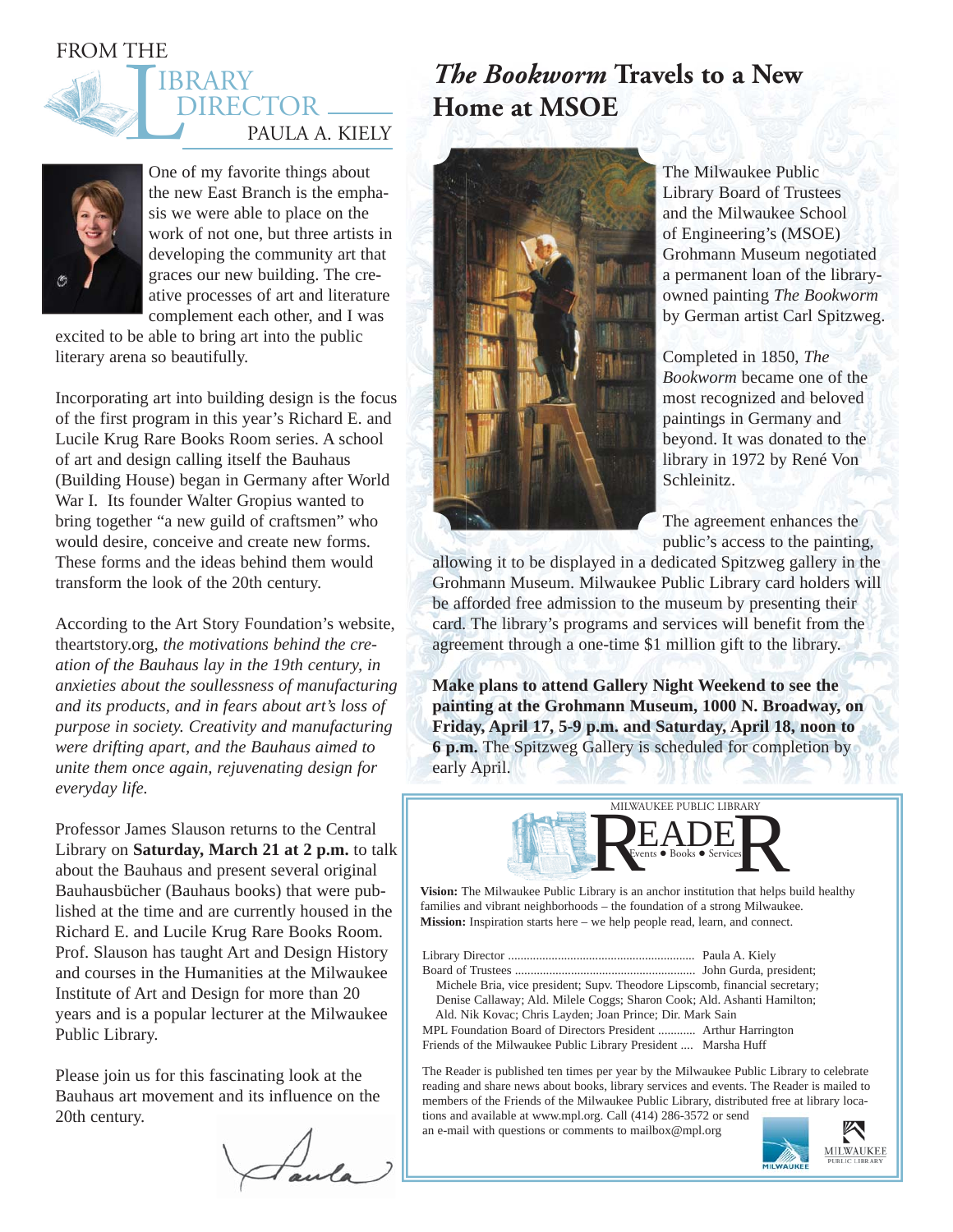

#### **[The Fortunes of Africa: A 5000-year History of Wealth,](http://encore.mcfls.org/iii/encore/record/C__Rb3775415?lang=eng)**



**Greed, and Endeavor** by Martin Meredith. **G** 906 M558. 2014. 9 Meredith delves into the history of colo-M nization, slavery, fortunes, and the greed n

that made a lasting impact on the continent. Often overlooked aspects of Africa's his-O tory are included, such as Africa's powerful kingdoms, empires, and great rulers like k

Mansa Musa.

# **What I Know for Sure** by Oprah Winfrey.

What I Know For Sure **Oprah Winfre** 

927.973 W768WH. 2014. In a compilation of columns from her *O Magazine*, Oprah inspires others with her reflections on the themes of joy, resilience, connection, gratitude, possibility, awe, clarity, and power, reminding readers to reflect and savor every moment, learn [how to value themselves, and find the](https://encore.mcfls.org/iii/encore/record/C__Rb3770066) 

power to make positive changes.

# **Hair Story: Untangling the Roots of Black Hair in**



**America** by Ayana D. Byrd and Lori L. Tharps. 306.4 B995. 2014. This informative read offers a great history lesson on black hair from Africa until the present day and its impact on American culture. When more women are transition-

ing to natural hair, the authors share photos [and stories that reveal how hair can make political state](https://encore.mcfls.org/iii/encore/record/C__Rb3770962)ments and be beautiful at the same time.

# **Finding Your Roots: The Official Companion to the**



**PBS Series** by Henry Louis Gates Jr. 929.1072 G258F. 2014. This companion book to the PBS series showcases the stories of 25 celebrities and prominent figures in their quest to learn about their pasts. Gates inspires researchers by offering insightful tips on how to

investigate your own history. Combining genealogical and genetic research can reveal many enlight[ening surprises along the way in a search to understand the](https://encore.mcfls.org/iii/encore/record/C__Rb3768361)  mystery of your family history.

#### **One Pot: 120+ Easy Meals From Your Skillet, Slow**



**Cooker, Stockpot, and More** from the kitches of *Martha Stewart Living*. 641.82 O585. 2014. As the title suggests, this book is comprised of recipes made in one pot.

It utilizes stock pots, crock pots, Dutch ovens, roasting pans and pressure cookers

[to create favorites such as Beef Stew with Noodles, Lamb](https://encore.mcfls.org/iii/encore/record/C__Rb3771267)  with Asparagus and Potatoes, and even Macaroni and Cheese, prepared four different ways.

#### **Catification: Designing a Happy and Stylish Home for**



**Your Cat (and You!)** by Jackson Galaxy and Kate Benjamin. 636.8083 G147. 2014

Galaxy hosts a television show called "My Cat from Hell." If you've got a cat problem, he has the answer. Often that panswer includes adding some simple

[design modifications to the home you share with your cat.](https://encore.mcfls.org/iii/encore/record/C__Rb3777286)  This book provides unique ideas and plans for making your house the jungle of your cat's dreams.

# **Offcomer** by Jo Baker. Fiction. 2014.



*Offcomer* is a dialect word from Northern England meaning outsider. Offcomer Claire doesn't feel she belongs anywhere, [from her early days in Lancashire, through](https://encore.mcfls.org/iii/encore/record/C__Rb3783597)  her school days at Oxford, until she finds herself alone and somewhat adrift in Belfast where she has the opportunity to reflect upon her life, and to discover her

own self-worth.

**The Crossover** by Kwame Alexander. Young Adult Fiction. 2014.



A retired European basketball star schools his twins, Josh and Jordan, on how the rules of basketball apply to everyday life. Discover the true value of fatherhood, [relationships, family and health as tragedy](https://encore.mcfls.org/iii/encore/record/C__Rb3731314)  strikes the Bell family.

*Submitted by M.L. King Library staff Hermoine Bell-Henderson, Mary Sherwood, and Joy Mahaley.*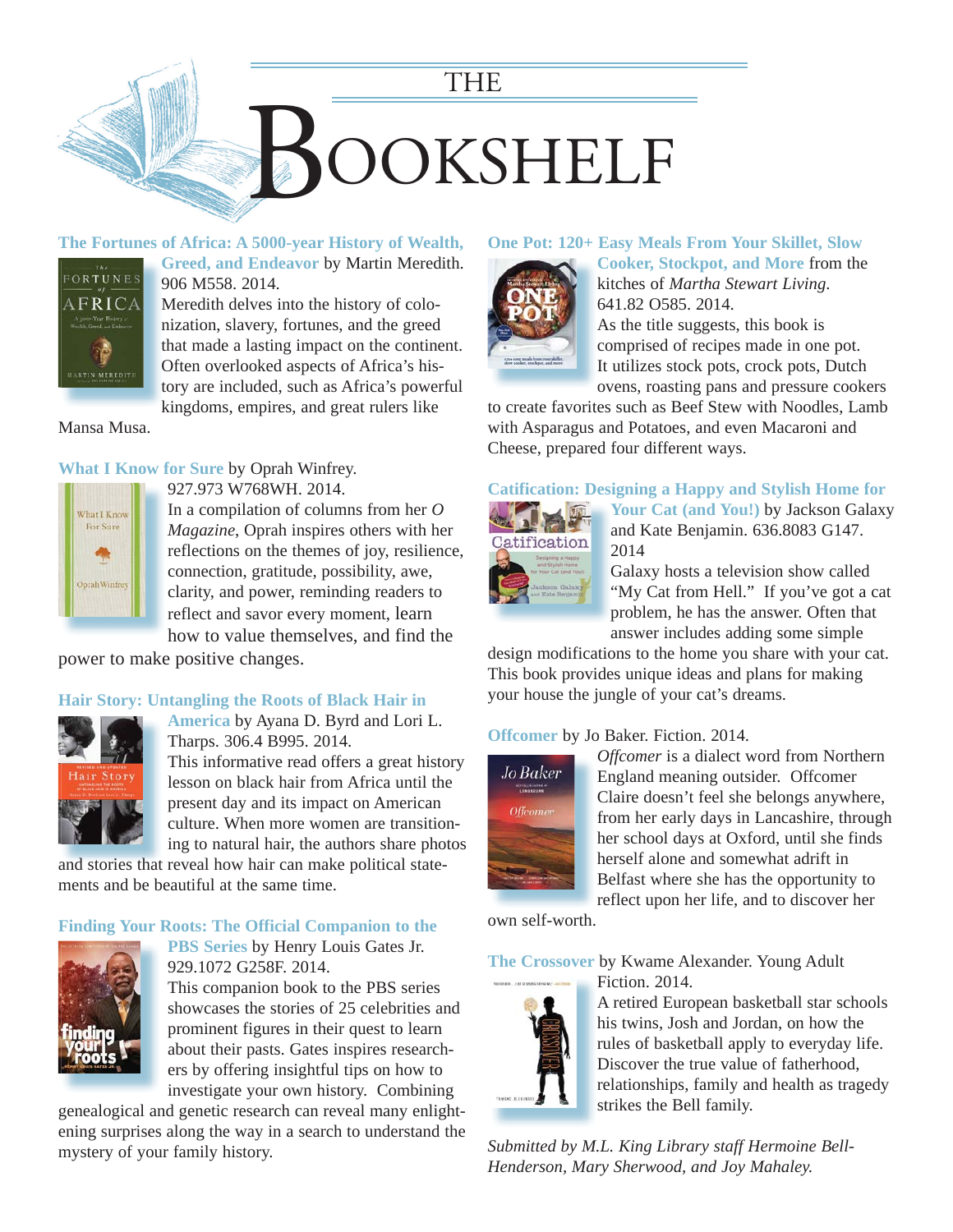

# **Milwaukee Public Library Rarities and the Art of Collecting**

Friends of the Milwaukee Public Library are invited for an exclusive evening in the Richard E. and Lucile Krug Rare Books Room at the Central Library. Please join us **Tuesday, March 10** for a reception at 5:30 p.m. followed by a pair of speakers at 6 p.m.

#### **Navigating the Rare Book Trade**

 *with Mary Khonke of Leslie Hindman Auctioneers*

Mary Khonke will discuss current trends in the market and how these trends affect valuations with highlighted examples of the results of recent auctions.

# **A Behind-the-Scenes Peek at Two Unique Milwaukee Treasures**

 *with Patricia DeFrain, Fine Arts and Rare Books Librarian*

Selected viewing of the treasures of the Rare Books Room will include two unique Milwaukee works of great beauty and historical importance – *A Book of Autographs* and *The Voices of Friends Concerning John Plankinton*.

*Space is limited and reservations are required with current Friends membership. Please call (414) 286-8720, or email Friends@mpl.org.*

# **Take a Tour of Beautiful Central Library**

Last year, hundreds of MPL visitors were treated to FREE guided tours of Central Library every Saturday which provided background on the architecture and history of the building. Central Library is listed on the National Register of Historic Places. Tours begin at 1:30 p.m. on Saturdays in the rotunda. Beginning April 25, the tour time will change to 11 a.m. To arrange for a special tour, please call (414) 286-TOUR. To learn more about becoming a docent, please call (414) 286-8720.





**Spring Sale: Coincides with Dr. Seuss' Birthday Celebration** Saturday, March 7, 9 a.m.-4 p.m. Central Library, 814 W. Wisconsin Ave., Bookseller Corridor

**Children attending the Dr. Seuss Birthday Celebration receive a coupon for a free children's book from the Bookseller (25¢ value).** All proceeds from this sale benefit the Milwaukee Public Library. Friends members may enter sales 30 minutes before the public with current membership card. Please use the Eighth Street entrance and present your card. **There will be a 2-for-1 sale in the Bookseller Used Book Store during the sale.**

# **Shop AmazonSmile and Support MPL**



AmazonSmile is operated by Amazon and has the same selection of products, prices, and shopping features as Amazon.com. The difference is that when you shop on AmazonSmile (smile.amazon.com), the AmazonSmile Foundation donates 0.5% of your eligible purchases. Please select **Milwaukee Public Library Foundation** as your benefitting charity of choice and smile! It's easy – give it a try!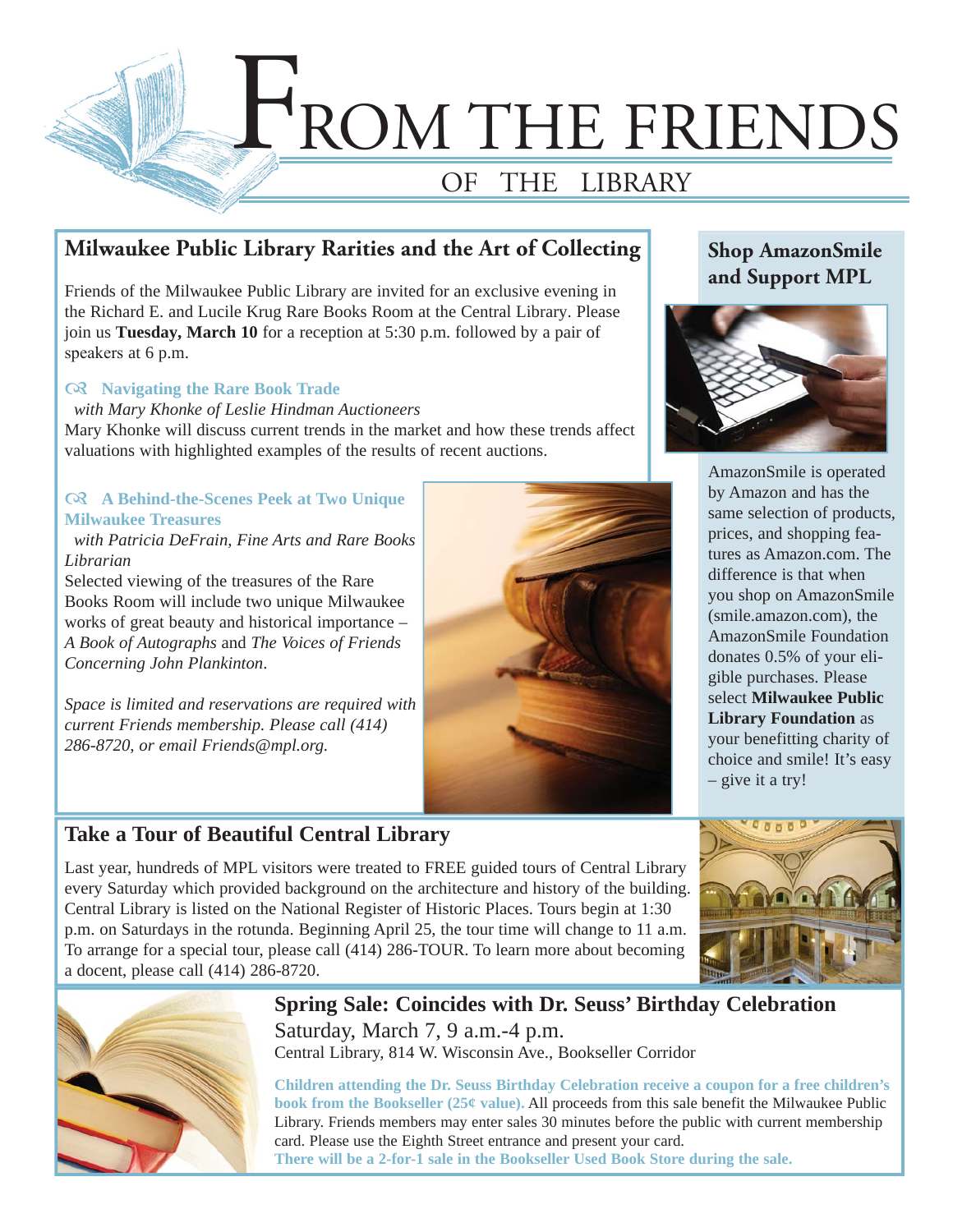Friends of the Milwaukee Public Library invite you to their annual

# *Spring Literary Luncheon*

**Thursday, May 14, 2015**

The Wisconsin Club 900 West Wisconsin Avenue

Author Signing Raffle - *Win a chance to lunch with Ms. Berg* 11:00 a.m. to 11:45 a.m.

Lunch and Program Noon to 1:30 p.m.

FRIENDS of the MILWAUKEE PUBLIC LIBRARY

| Check enclosed, made payable to: MPL Foundation                                                                                                                                                                                |                        |
|--------------------------------------------------------------------------------------------------------------------------------------------------------------------------------------------------------------------------------|------------------------|
| $\Box$ Visa $\Box$ MasterCard                                                                                                                                                                                                  |                        |
|                                                                                                                                                                                                                                |                        |
| $\text{Account } \#$                                                                                                                                                                                                           | $3$ digit security $#$ |
| Exp. Signature                                                                                                                                                                                                                 |                        |
| I cannot attend. Please accept my enclosed contribution \$                                                                                                                                                                     |                        |
| Name/Corporate Name (list additional guests on back)                                                                                                                                                                           |                        |
|                                                                                                                                                                                                                                |                        |
| Address and the state of the state of the state of the state of the state of the state of the state of the state of the state of the state of the state of the state of the state of the state of the state of the state of th |                        |
|                                                                                                                                                                                                                                |                        |
| Phone Email                                                                                                                                                                                                                    |                        |
| Please select an entrée: Chicken Qty: _______ Vegetarian Qty: ____                                                                                                                                                             |                        |
| MPL Foundation/Friends of the Milwaukee Public Library<br>814 West Wisconsin Avenue, Milwaukee, WI 53233<br>(414) 286-8720 Friends@mpl.org                                                                                     |                        |

*photo by Chris Popio*

LOVE ELIZABET

THE DRE

**BERG** 

Elizabeth Berg her new novel "The Dream Lover"

**RSVP** Seating is limited. Please reply by Friday, May 8. Reservations will be held at the door. Ticket price includes a hardcover copy of the book.

**Individual Seat**  \$65 each - Qty:

F

E

A

T

 $\boldsymbol{\mathcal{U}}$ 

R

I

N

**Friends Member Seat**  \$55 each - Qty:

**Patron Seat\***   $$125$  each - Oty:

**Corporate Table of 8\***   $$750$  each - Qty:

\*Includes Friends membership, preferred seating and mention in the program.

> **BOSWELL BOOK COMPANY** this de

**Special thanks to our event partner**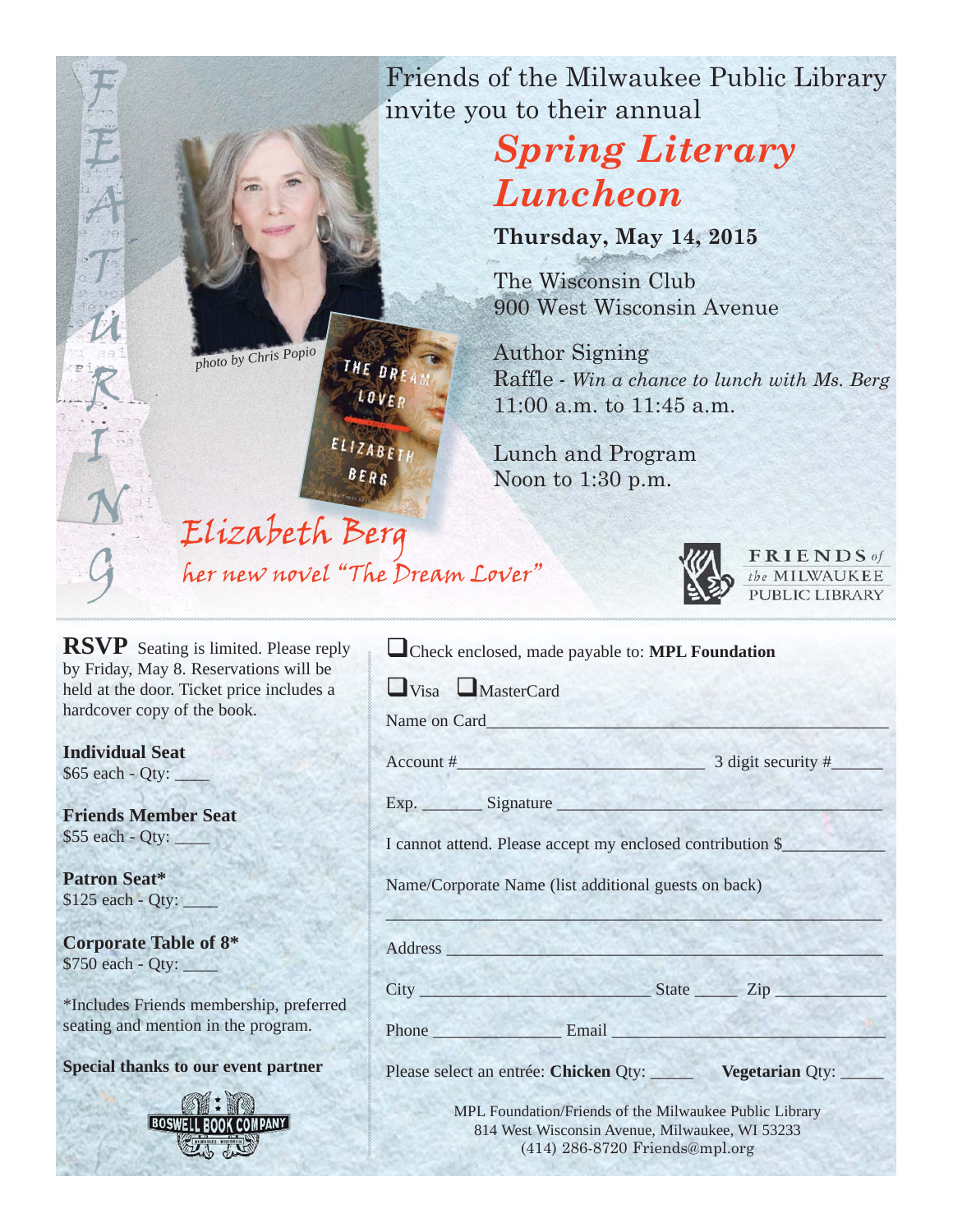# HILDREN'S ROOM

# **Inspiring Play!**

 Caution! The fun may not stop with the book. Whether it is dressing up in disguise, tackling an art project, or spending time on the court perfecting a jump shot, these books will inspire readers to action.

**Play** [by Elizabeth Verdick & Marjorie Lisovskis. \(Ages](https://encore.mcfls.org/iii/encore/record/C__Rb3721508) 



0-1) BRD VERDICK. Stacking, clapping, bouncing, and laugh-

ing: babies play in lots of ways. Not just a fun read, but also includes tips for adults playing with babies.

**Hoot Owl, Master of Disguise** by Sean Taylor; illustrated



by Jean Jullien. (Ages 3-7) PIC TAYLOR. b Hoot Owl is on the hunt for food and H [attempts to cleverly disguise himself in his](https://encore.mcfls.org/iii/encore/record/C__Rb3797143)  a pursuit of prey. This is the perfect story p for a laugh and to inspire some dress-up f imaginative play. i

**Louise Loves Art** by Kelly Light. (Ages 4-8) PIC LIGHT.



Louise has a true passion for art and rev-L els in her masterpiece while her brother takes on a little bit of creativity on his own. Readers will be inspired to artistic endeav-R ors in the medium of their choice after this artful romp. a

# **A Very Witchy Spelling Bee** by George Shannon; illus-



trated by Mark Fearing. (Ages 6-9) PIC SHANNON. S

Cordelia competes in the Witches' Double C Spelling Bee, a contest requiring competi-S tors to take words and add or subtract let[ters to spell new words. This is a bewitch-](https://encore.mcfls.org/iii/encore/record/C__Rb3685433)t ingly fun read that may inspire a game of Scrabble or Bananagrams!

[Matthews, James Mitchem, Sue Unstead.](https://encore.mcfls.org/iii/encore/record/C__Rb3768041) 

# **Children's Book of Magic** text by Anne Hildyard, Rupert



(Ages 8-12) 793.8 H6445. Magic enthusiasts can read about the history of magic, including its origins in Ancient Egypt, and have a chance to practice their own performances with step-by-step instructions for 20 magic tricks.

#### **[Slam Dunk!: The Top 10 Lists of Everything in](https://encore.mcfls.org/iii/encore/record/C__Rb3774201)**



**Basketball** by Zachary Cohen. **B** (Ages 8-12) 796.323 C678. ( This top ten book ranges from game win-T ning shots to dunks giving enthusiasts n plenty of facts to devour. This is a great p choice for basketball fans and may get c readers itching to hit the court.



Don't miss out on Dr. Seuss inspired fun! **Central Library Kick-Off Celebration** with The Figureheads, Chris Fascione and activities galore **Saturday, March 7, 10 a.m.-1 p.m.**

For additional details on these Happy Birthday Dr. Seuss events, check out the library's Calendar of Events at www.mpl.org

# **Celebrate in Your Neighborhood!**

**Mind, Body and Soul - Urban Line Dancing Villard Square** Monday, March 9, 5:30-6:15 p.m.

**Atkinson** Wednesday, March 11, 5:30-6:15 p.m.

# **Princess of Magic**

**Martin Luther King** Monday, March 9, 5:30-6:15 p.m. **Forest Home** Wednesday, March 11, 6-6:45 p.m. **Center Street** Thursday, March 12, 4-4:45 p.m.

# **Kidsplay**

**Mill Road** Monday, March 9, 6-6:45 p.m. **Bay View** Tuesday, March 10, 6-6:45 p.m. **Capitol** Wednesday, March 11, 6-6:45 p.m. **East** Wednesday, March 18, 6-6:45 p.m. **Zablocki** Saturday, March 21, 10:30-11:15 a.m. **Washington Park** Tuesday, March 24, 6-6:45 p.m.